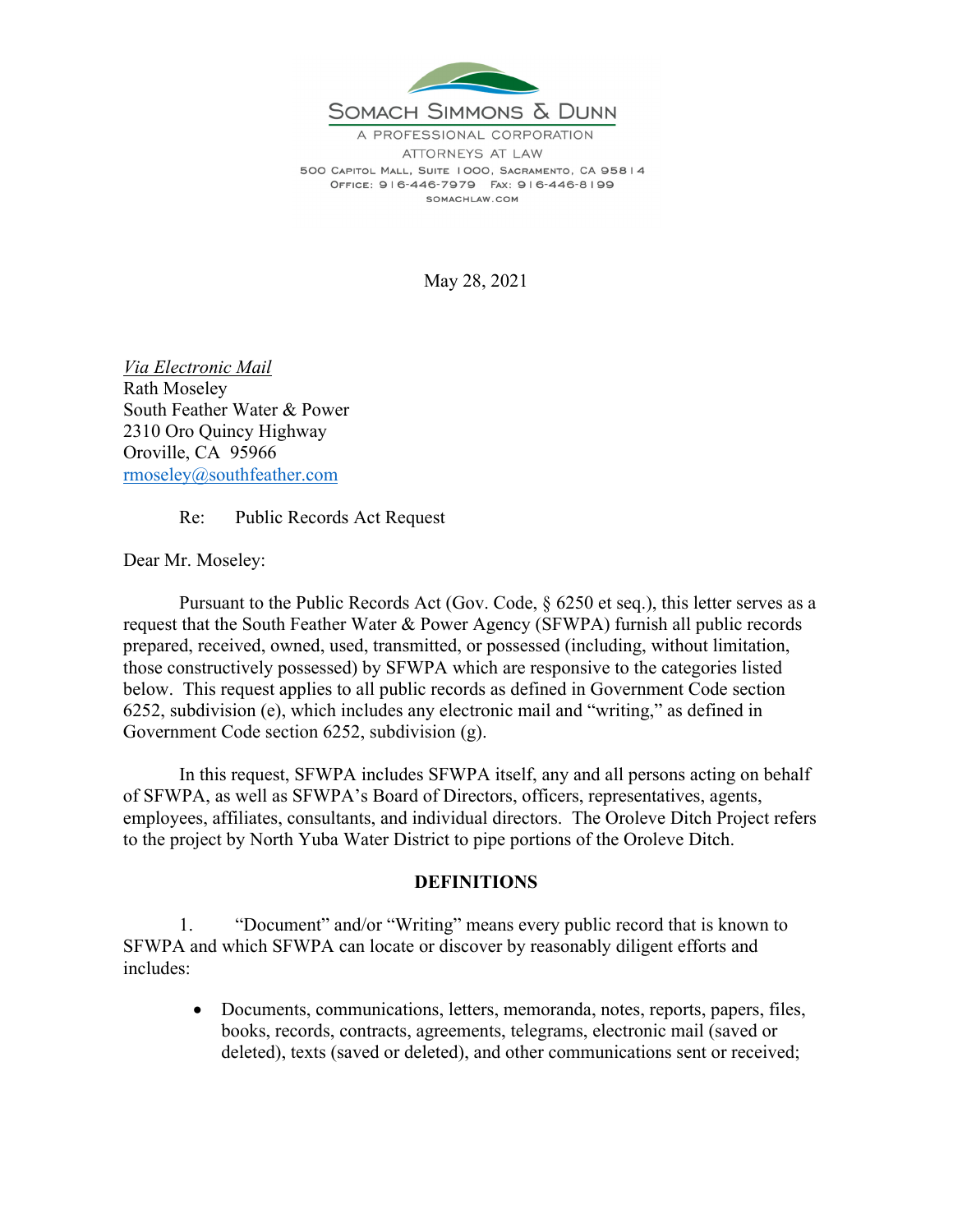Rath Moseley Re: Public Records Act Request May 28, 2021 Page 2

- Printouts, calendars, drafts, tables, compilations, tabulations, charts, spreadsheets, graphs, recommendations, accounts, worksheets, logs, work papers, minutes, notes, summaries, speeches, presentations, and other written records or recordings of or relating to any conference, meeting, visit, interview, or telephone conversations;
- Bills, statements, invoices, and other records of any obligation or expenditure, cancelled checks, vouchers, receipts, and other records of payment;
- Financial and statistical data, analyses, surveys, and schedules;
- Audiotapes and videotapes and cassettes and transcripts thereof, affidavits, transcripts of testimony, statements, interviews, and conversations;
- Printed matter (including published articles, speeches, newspaper clippings, press releases, and photographs);
- Microfilm and microfiche, disks, computer files, electronically stored data (including the metadata associated with any such written and/or spoken content), electronically stored information, electronic devices, film, tapes, and other sources from which information can be obtained, including materials used in electronic data processing; and
- Documents and writings on personal devices and/or personal accounts including, but not limited to, text messages, voicemails, and emails.

 2. "Electronic" means relating to technology having electrical, digital, magnetic, wireless, optical, electromagnetic, or similar capabilities.

 3. "Electronically stored information" means information that is stored in an electronic medium, including data, metadata, and all electronically stored data or information.

 4. "Relating to" means analyzing, concerning, describing, discussing, evidencing, mentioning, proving, referencing, regarding, supporting, commenting upon, opining about, pertaining to, referring to and/or relating to, whether directly or indirectly.